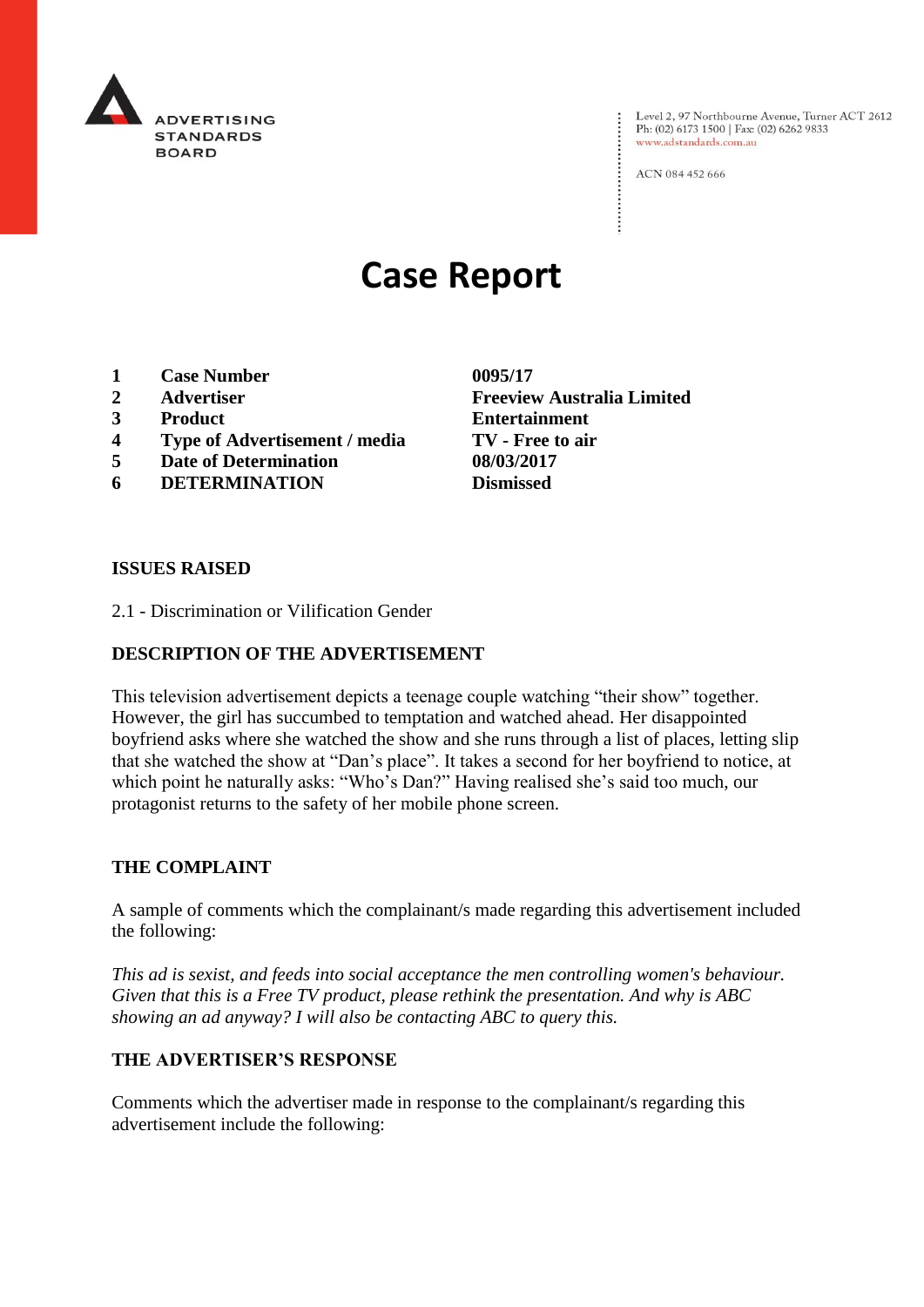# *Re: Complaint reference number: 0095/17*

*We note that the complaint submitted pertains to section 2.1 of the AANA Advertiser Code of Ethics, which states:*

*2.1 Advertising or Marketing Communications shall not portray people or depict material in a way which discriminates against or vilifies a person or section of the community on account of race, ethnicity, nationality, gender, age, sexual preference, religion, disability, mental illness or political belief.*

# *Background*

*The advertisement the subject of the complaint is a comedic film to launch the new Freeview mobile service, Freeview FV. It depicts a typical modern problem: a teenage couple has made a date to watch "their show" together. However, the girl has succumbed to temptation and watched ahead. Her disappointed boyfriend asks where she watched the show and she runs through a list of places, demonstrating that Freeview FV empowers you to watch your favourite show wherever you go.*

*The comedic twist is that as the girl is listing places in rapid fire, she lets slip that she watched the show at "Dan's place". It takes a second for our boyfriend to notice, at which point he naturally asks: "Who's Dan?" Having realised she's said too much, our protagonist returns to the safety of her mobile phone screen. Our boyfriend is left confused and our audience is left to ponder whether there might be trouble in paradise for our young couple.*

# *Section 2.1 Discrimination or vilification*

*It is our submission that the advertisement does not contravene Section 2.1 as it does not contain any discrimination or vilification on the basis of gender. No character is treated unfairly or less favourably in the advertisement because of their gender. Further, the advertisement does not humiliate, intimidate, incite hatred, contempt or ridicule of any character because of their gender.*

*The complainant alleges that: "This ad is sexist, and feeds into social acceptance the men controlling women's behaviour." However, the teenage protagonist in the spot is not treated unfairly or less favourably because of her gender. Indeed, it is the hapless boyfriend in the commercial who comes off second best, is seemingly being the unfortunate party in a youthful love triangle. His reaction is a mixture of shock and confusion, but it is in no way intimidating or controlling.*

## *Other Sections*

*We also submit that there is nothing in the advertisement that contravenes any of the other subsections within Section 2, pertaining to exploitative and degrading content, violence, sex, sexuality and nudity, language or health and safety.*

## *Conclusion*

*It is our submission that the advertisement does not contravene Section 2 of the Code.*